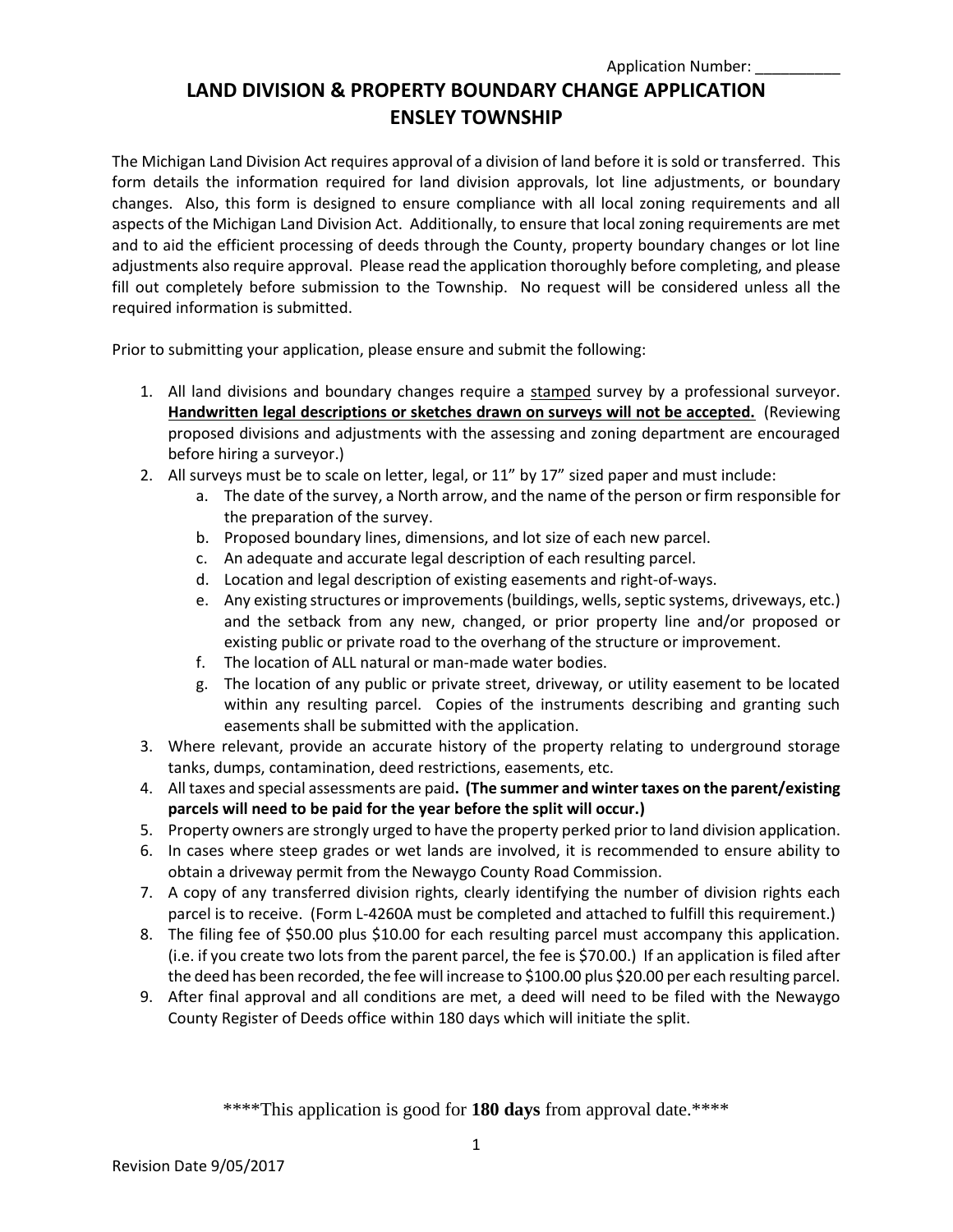#### **LAND DIVISION & PROPERTY BOUNDARY CHANGE APPLICATION**

#### **ENSLEY TOWNSHIP**

Please read the entire application before filling it out. Also, prior to submittal of the application, please schedule a pre-application meeting with the Assessor and Zoning Administrator. Please note that accessory structures such as sheds, barns, etc. are not permitted on vacant parcels. Applications with inadequate information may be delayed or not accepted. Staff has 45 days to review your (complete) application.

### **Section I – Parent Parcel and/or Parent Tract Information**

**Property Address #1 Department of the set of the set of the set of the set of the set of the set of the set of the set of the set of the set of the set of the set of the set of the set of the set of the set of the set o Permanent Parcel Number** \_\_\_\_\_\_\_\_\_\_\_\_\_\_\_\_\_\_\_\_\_\_\_\_\_\_\_\_\_\_\_\_\_\_\_\_\_\_\_\_\_\_\_\_\_\_\_\_\_\_\_\_\_\_\_\_ (Legal Description to be attached) **Property Address #2** \_\_\_\_\_\_\_\_\_\_\_\_\_\_\_\_\_\_\_\_\_\_\_\_\_\_\_\_\_\_\_\_\_\_\_\_\_\_\_\_\_\_\_\_\_\_\_\_\_\_\_\_\_\_\_\_\_\_\_\_\_ **Permanent Parcel Number Letter and Security Permanent Parcel Number** (Legal Description to be attached) **Section II – Applicant Information Name** \_\_\_\_\_\_\_\_\_\_\_\_\_\_\_\_\_\_\_\_\_\_\_\_\_\_\_\_\_\_\_\_\_\_\_\_\_\_\_\_\_\_\_\_\_\_\_\_\_\_\_\_\_\_\_\_\_\_\_\_\_\_\_\_\_\_\_\_\_\_\_\_ **Mailing Address** \_\_\_\_\_\_\_\_\_\_\_\_\_\_\_\_\_\_\_\_\_\_\_\_\_\_\_\_\_\_\_\_\_\_\_\_\_\_\_\_\_\_\_\_\_\_\_\_\_\_\_\_\_\_\_\_\_\_\_\_\_\_\_\_ **City, State, Zip** \_\_\_\_\_\_\_\_\_\_\_\_\_\_\_\_\_\_\_\_\_\_\_\_\_\_\_\_\_\_\_\_\_\_\_\_\_\_\_\_\_\_\_\_\_\_\_\_\_\_\_\_\_\_\_\_\_\_\_\_\_\_\_\_\_\_ **Phone** \_\_\_\_\_\_\_\_\_\_\_\_\_\_\_\_\_\_\_\_\_\_\_\_\_\_\_\_\_\_ **Alt Phone** \_\_\_\_\_\_\_\_\_\_\_\_\_\_\_\_\_\_\_\_\_\_\_\_\_\_\_\_\_\_\_\_ **Section III – Property Owner Information** (If different from Applicant) **Name** \_\_\_\_\_\_\_\_\_\_\_\_\_\_\_\_\_\_\_\_\_\_\_\_\_\_\_\_\_\_\_\_\_\_\_\_\_\_\_\_\_\_\_\_\_\_\_\_\_\_\_\_\_\_\_\_\_\_\_\_\_\_\_\_\_\_\_\_\_\_\_\_ **Mailing Address**  $\blacksquare$ **City, State, Zip** \_\_\_\_\_\_\_\_\_\_\_\_\_\_\_\_\_\_\_\_\_\_\_\_\_\_\_\_\_\_\_\_\_\_\_\_\_\_\_\_\_\_\_\_\_\_\_\_\_\_\_\_\_\_\_\_\_\_\_\_\_\_\_\_\_\_ **Phone** \_\_\_\_\_\_\_\_\_\_\_\_\_\_\_\_\_\_\_\_\_\_\_\_\_\_\_\_\_\_ **Alt Phone** \_\_\_\_\_\_\_\_\_\_\_\_\_\_\_\_\_\_\_\_\_\_\_\_\_\_\_\_\_\_\_\_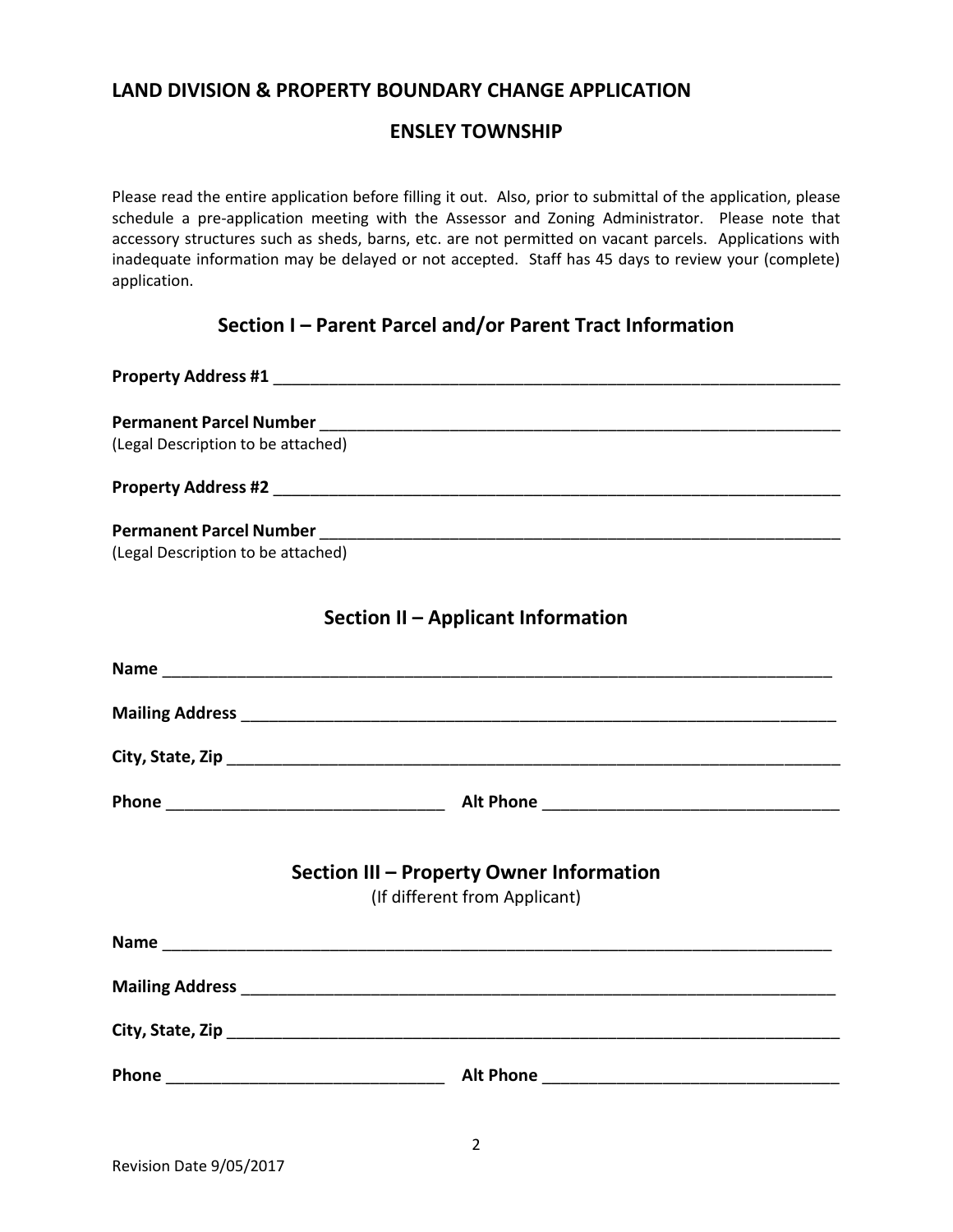# **Section IV – Information Regarding Proposal**

| Total number of resulting parcels, including parent parcel _____________________                                                  |
|-----------------------------------------------------------------------------------------------------------------------------------|
| Intended Use (Residential, Commercial, etc.) ___________________________________                                                  |
| If the intended Use is Residential, please complete the following:                                                                |
| Does each resulting new parcel have                                                                                               |
|                                                                                                                                   |
| A minimum of 109' frontage on a public or private road? ________________________                                                  |
| A Depth to Width ratio of not more than 4 to 1? ________________________________                                                  |
| The division of parcel provides access to an existing public road by . $\ldots$                                                   |
| Each new parcel has 109' frontage on an existing or new public road.                                                              |
| Each new parcel has 109' frontage on an existing private road.                                                                    |
| Each new parcel has 109' frontage on an approved, new private road.                                                               |
| Each new parcel has 109' frontage on an unapproved, new private road.                                                             |
| <b>Section V - Future Divisions</b>                                                                                               |
| Total allowable divisions _________ less new parcels (including parent) ________ equals<br>number of future divisions __________. |
| If future divisions are available, do you wish to retain any with the parent?                                                     |
| If future divisions are available, do you wish to transfer any to a child?                                                        |
| If you answered yes to either of the previous two questions, please describe how future                                           |

See Section 109(2) of the statute. Make sure your deed includes both statements as required in section 109(3) and 109(4) of the statute.

\_\_\_\_\_\_\_\_\_\_\_\_\_\_\_\_\_\_\_\_\_\_\_\_\_\_\_\_\_\_\_\_\_\_\_\_\_\_\_\_\_\_\_\_\_\_\_\_\_\_\_\_\_\_\_\_\_\_\_\_\_\_\_\_\_\_\_\_\_\_\_\_\_\_\_\_\_\_

\_\_\_\_\_\_\_\_\_\_\_\_\_\_\_\_\_\_\_\_\_\_\_\_\_\_\_\_\_\_\_\_\_\_\_\_\_\_\_\_\_\_\_\_\_\_\_\_\_\_\_\_\_\_\_\_\_\_\_\_\_\_\_\_\_\_\_\_\_\_\_\_\_\_\_\_\_\_

**divisions will be allocated:**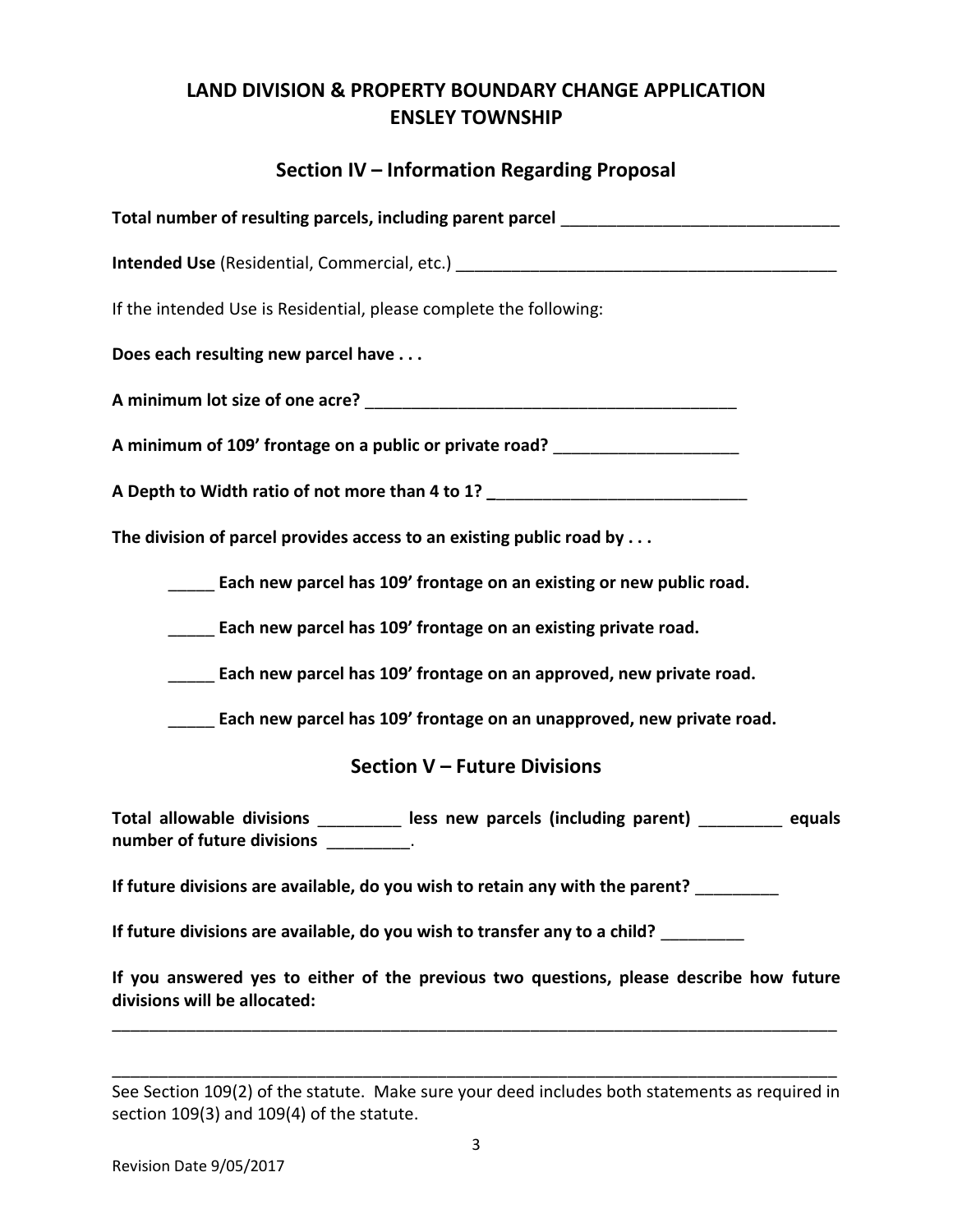### **Section VI – Affidavit and Permissions**

*Please read the following statement carefully before signing. The statement grants permission for municipal, county, and state officials to enter the property for necessary inspections.*

I agree the statements made on this document are true, and if found not to be true, this application and any approval(s) will be void.

Further, I agree to comply with the conditions and regulations provided with this parent parcel or parent tract division.

Further, I agree to give permission for officials of Ensley Township, Newaygo County, and the State of Michigan to enter the property where this parcel or tract division is proposed for purposes of inspection, to verify that the information on the application is correct.

Further, I understand that any approval of land division as requested in this application constitutes approval to create a land division pursuant to the State Land Division Act (formerly the Subdivision Control Act, P.A. 288 of 1967, as amended {particularly by P.A. 591 of 1996}, MCL 560-1-1 et Seq.) and does not provide, constitute, infer, or imply use of zoning approval of any such division, easement, or resulting parcels, or provide, constitute, infer, or imply buildability or compliance with any applicable statute, law, building code, deed restriction, or property right.

Finally, even if this division is approved, I understand local zoning ordinances, and State Acts change from time to time, and if changed, the divisions made here must comply with the new requirements (i.e. apply for division approval again) per the Ensley Township Land Division Ordinance.

**Signature of Applicant:** \_\_\_\_\_\_\_\_\_\_\_\_\_\_\_\_\_\_\_\_\_\_\_\_\_\_\_\_\_\_\_\_\_\_\_\_

**Date:** \_\_\_\_\_\_\_\_\_\_\_\_\_\_\_\_\_

\*\*\*\*This application is good for **180 days** from approval date.\*\*\*\*